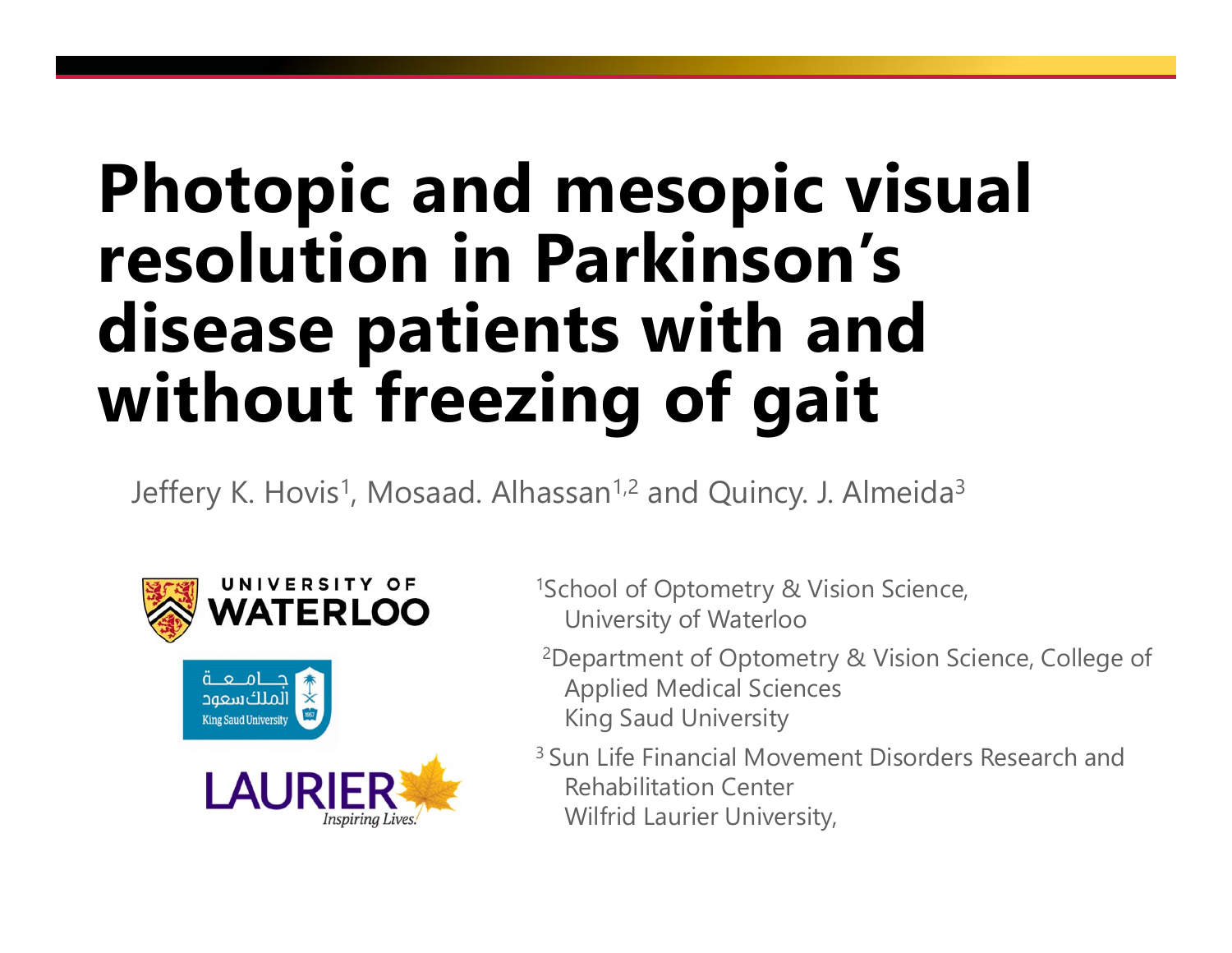### **Parkinson's Disease**

- $\blacksquare$  Progressive neurodegenerative disease that is characterized by motor problems
	- $\overline{\mathbb{R}}$ Tremor of limbs
	- Slowed movement (bradykinesia): simple tasks become difficult and take longer to accomplish.
		- Steps could become shorter or drag feet
		- $\blacksquare$ Difficulty getting out of a chair
	- $\blacksquare$ Rigid muscles
	- Impaired posture and balance
	- **Loss of automatic movements.** 
		- Decreased ability to perform unconscious movements, including blinking, smiling or<br>swinging arms when walking.
	- **Speech changes:** 
		- speak softly, quickly, slur or hesitate before talking.

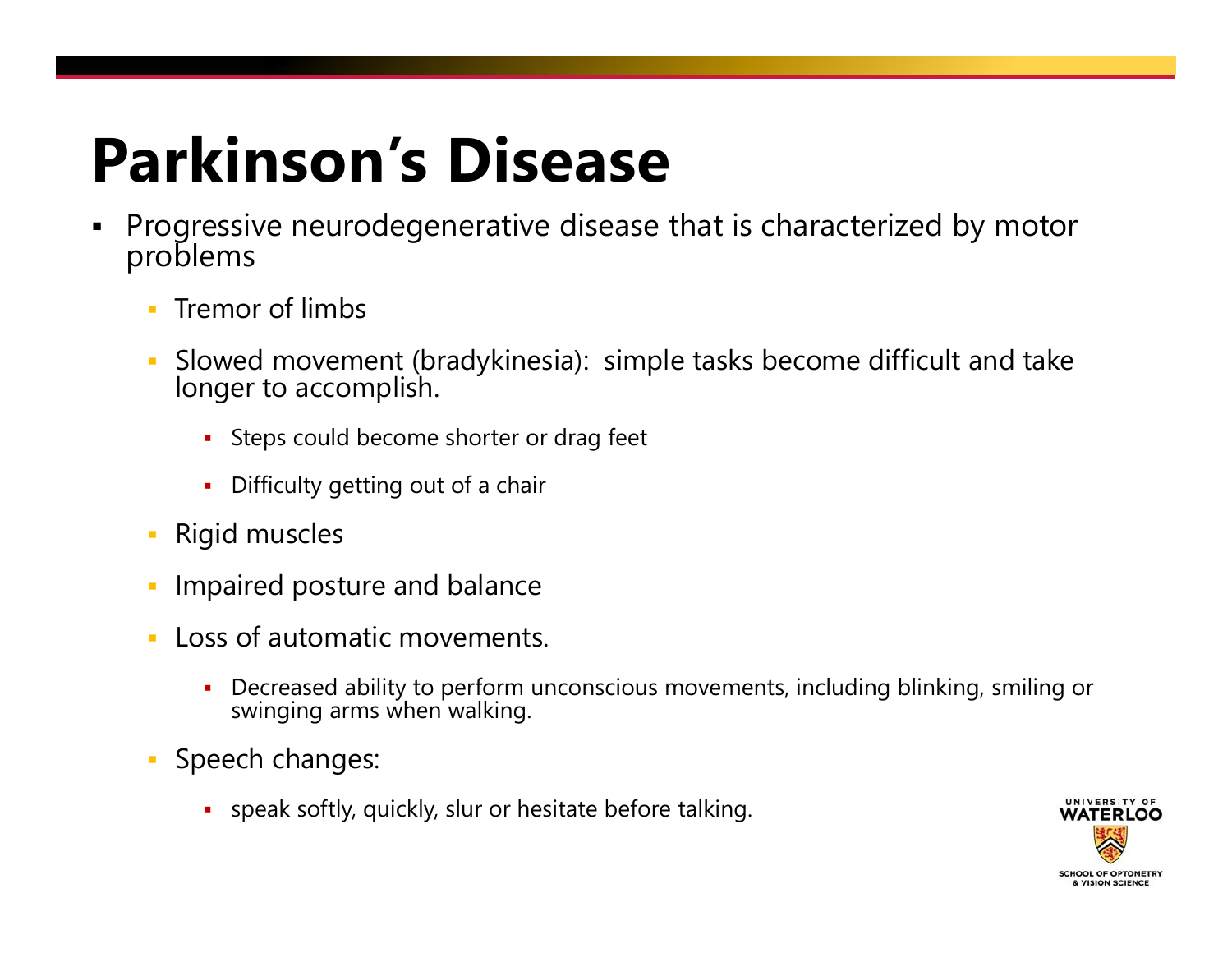### **Parkinson's Disease**

- Ξ Primary neuropathology is the degeneration of dopaminergic neurons in the subthalamus:
	- substantia nigra
	- Signals to carry out Movement are modulated by thalamus, basal ganglion and subthalamus

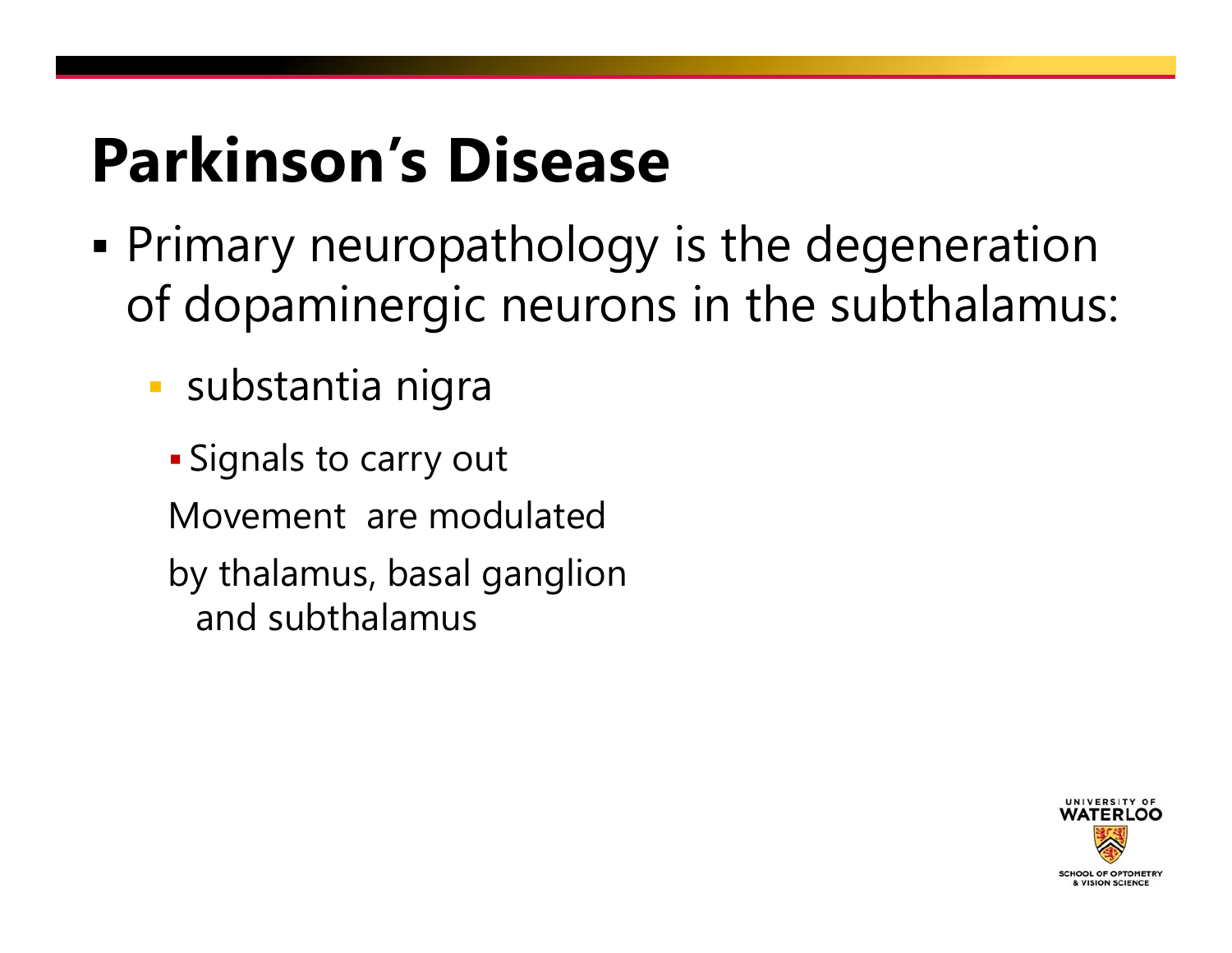### **Parkinson's Disease**

- Ξ **If the neurodegenerative is process is located** primarily in the subthalamus and basal ganglion
	- Executive functions and emotions could be affected
- **If the process affects primarily dopaminergic** neurons
	- **Frontal eye fields & sensory visual processes** could be affected

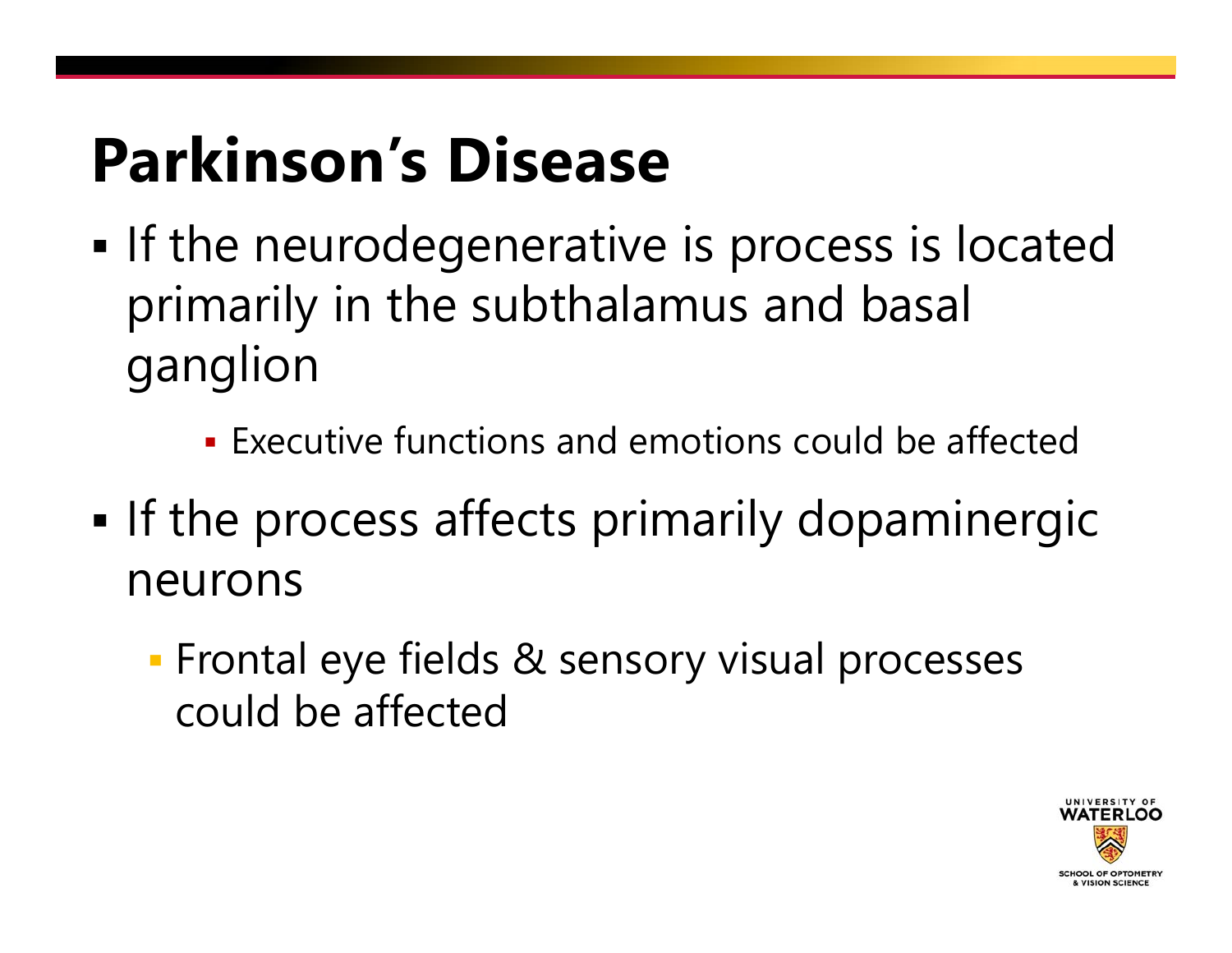# **Freezing of Gait**

- A brief, episodic absence or reduction of forward progression of the feet despite the intention to walk
	- **Characteristic appearance of the feet making quick** stepping movements in place.
	- Freezing as they try to pass through a narrow doorway or hallway is one of the hallmark symptoms
	- Most of PD who display FOG are in the later stages of PD, but 26% are in the early stages of PD
- ٠ FOG seems to develop independently of PD
- ٠ Medication and rehabilitation help
	- but not to the same extent as other PD symptoms

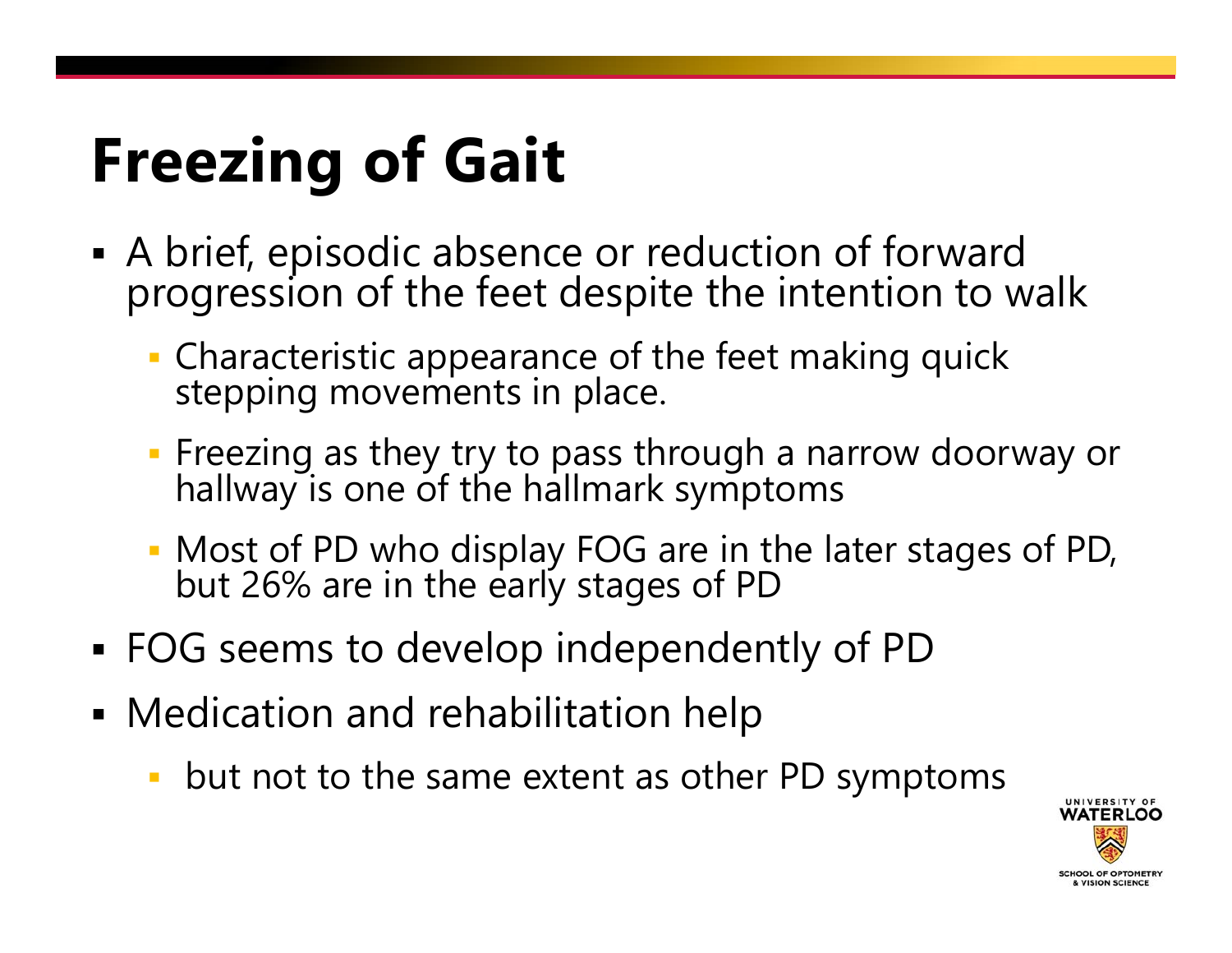# **Freezing of Gait**

- FOG patients have more visuospatial judgement and motion perception errors which are correlated with walking performance
- Rremoving/reducing visual cues will also increase the number of FOG occurrences.
- Could be poorer processing within the occipitoparietal dorsal stream i.e "where" vision
	- or integrating the "where" information with movement

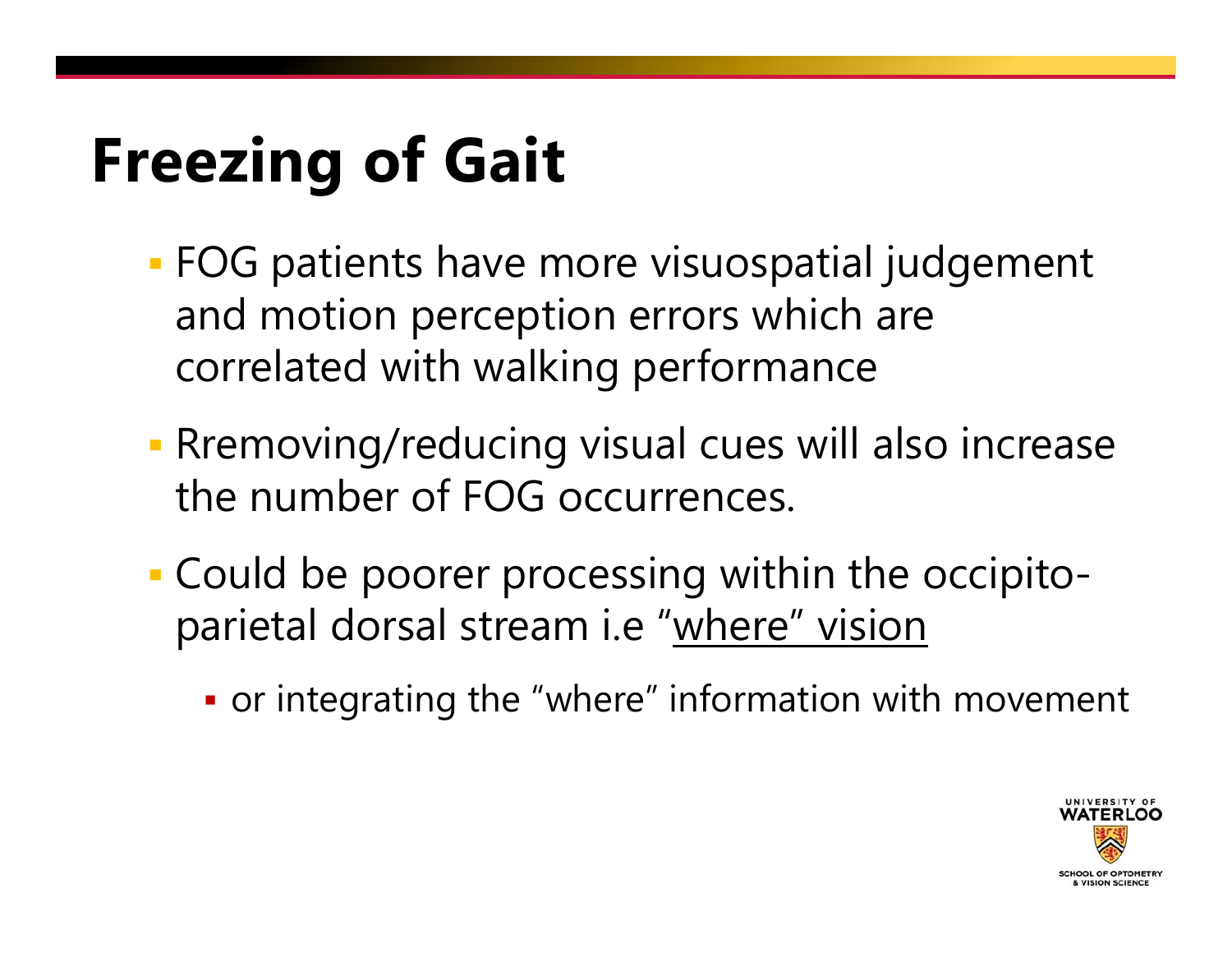#### **Previous studies**

- Suggest deficits with in the occipito-parietal dorsal stream processing (the "where" visual stream).
	- **Interested in whether these deficits would occur** in more basic visual functions

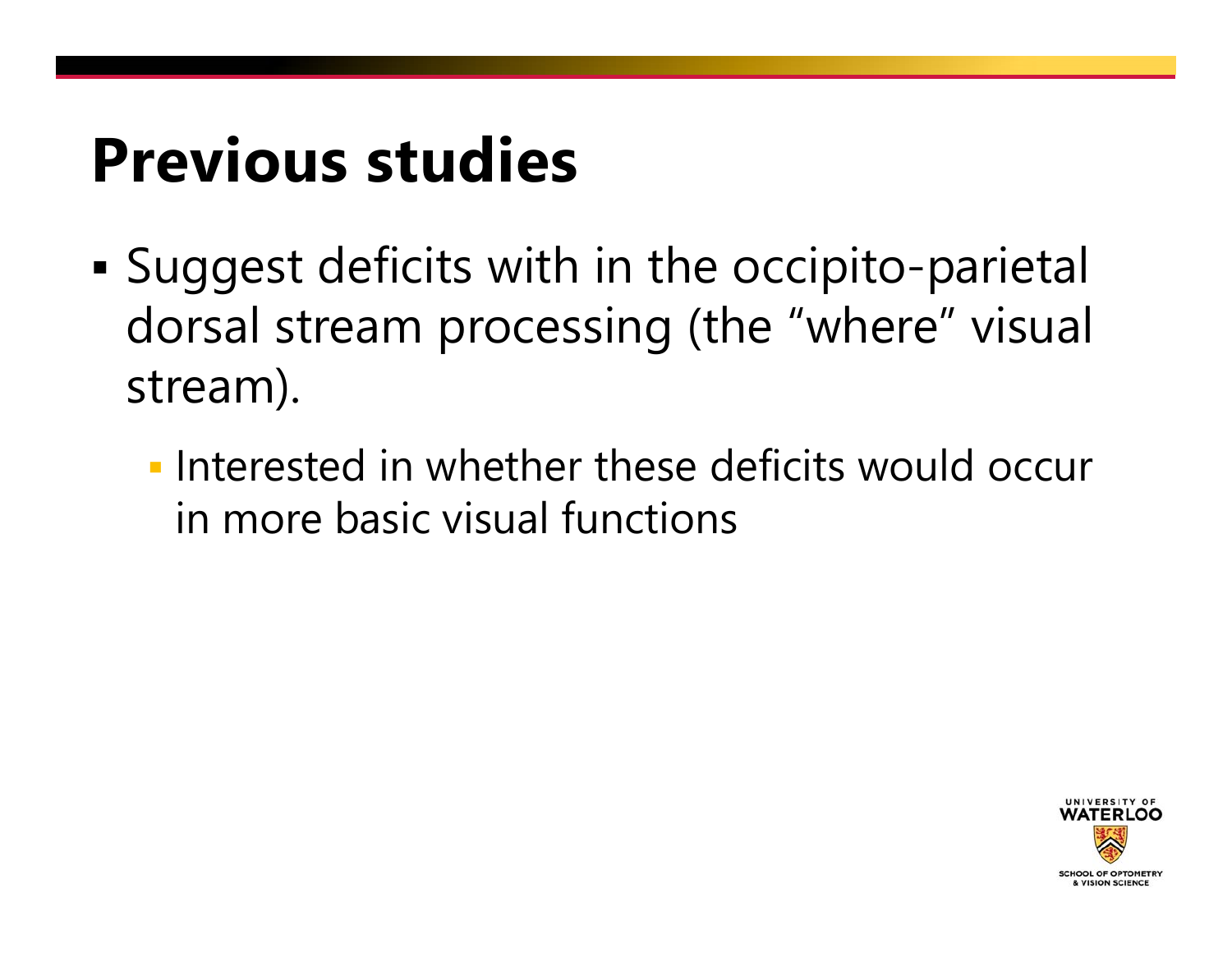### **Methods**

#### ٠ Participants

| <b>Groups</b>                              | <b>FOG</b>   | non-FOG      | <b>Healthy</b><br><b>Controls</b> |
|--------------------------------------------|--------------|--------------|-----------------------------------|
| <b>Sample Size</b><br>(N)<br>(Male/Female) | 22<br>(14/8) | 25<br>(19/6) | 25<br>(8/17)                      |
| Age                                        | 72.31        | 67.52        | 70.43                             |
|                                            | (6.9)        | (9.4)        | (7.67)                            |
| <b>Cognitive</b>                           | 24.95        | 25.76        | 26.48                             |
| (MoCA) Score                               | (4.27)       | (2.18)       | (2.16)                            |
| <b>Severity</b>                            | 22.41        | 19.96        | <b>NA</b>                         |
| (UPDRS) Score                              | (7.94)       | (9.58)       |                                   |
| <b>Duration of</b>                         | 10.52        | 8.08         | <b>NA</b>                         |
| the Disease                                | (6.6)        | (6.35)       |                                   |

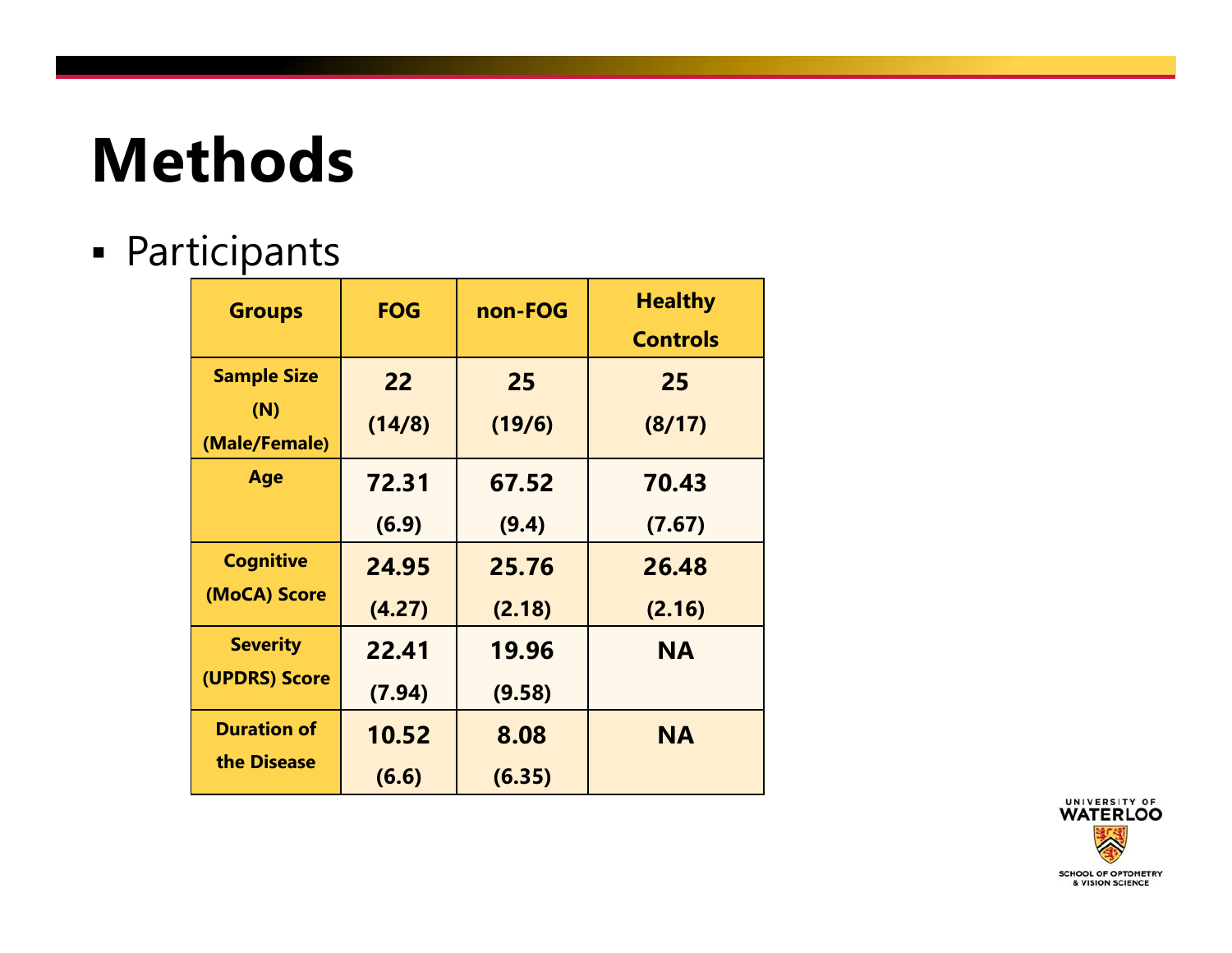#### **Methods**

- Participants
- **Excluded if** 
	- Visual acuity worse than 6/9 (20/30)
	- **History of diabetes**
	- Nystagmus
	- Strabismus,
	- Other neurological deficits

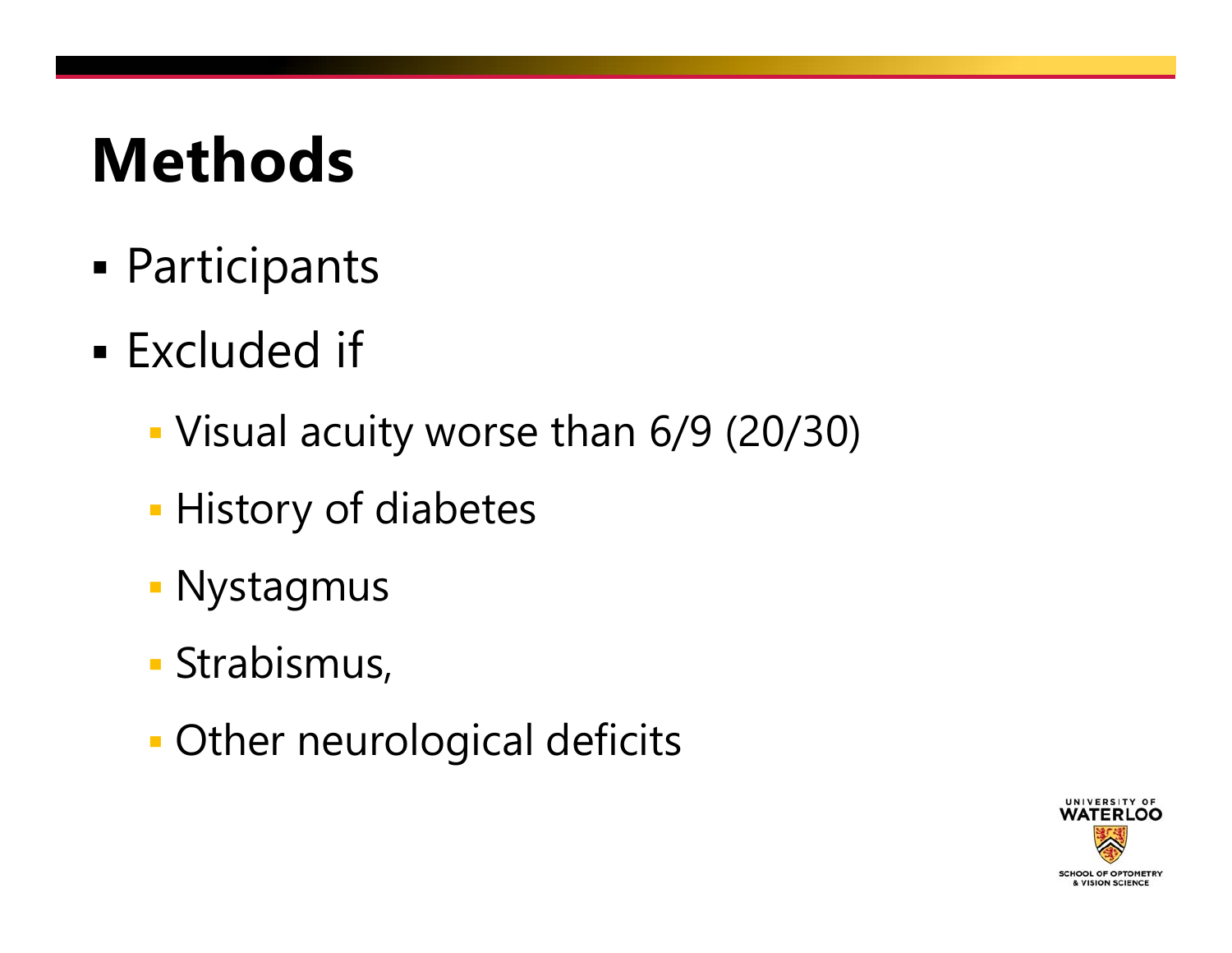#### **Tests**

- Visual Resolution
	- High and Low Contrast<br>Letter Acuity
	- Vernier Acuity (misalignment/position<br>judgments)
	- Contrast Sensitivity (large letters)
- **-** Photopic (~120 cd/m<sup>2</sup>)<br>and Mesopic (~1.2<br>cd/m<sup>2</sup>)



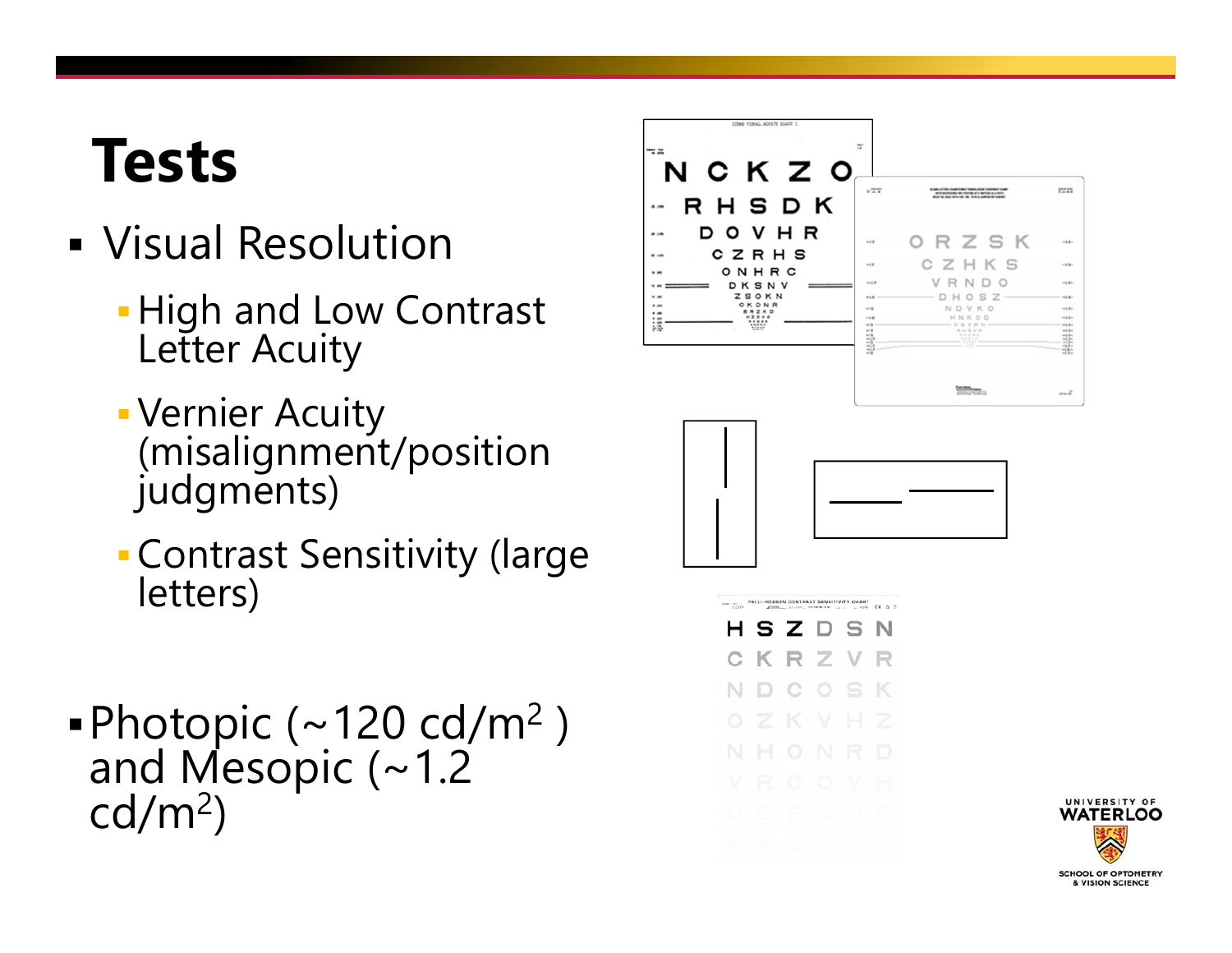## **Results**

- Visual Acuity
- $\blacksquare$  For all:
	- $\mathcal{L}_{\mathcal{A}}$  worse for low contrast and low light
- Controls better than both PD groups,
- FOG subjects had the largest decrease at low



UNIVERSITY OF **WATERLOO** 

**SCHOOL OF OPTOMETRY** & VISION SCIENCE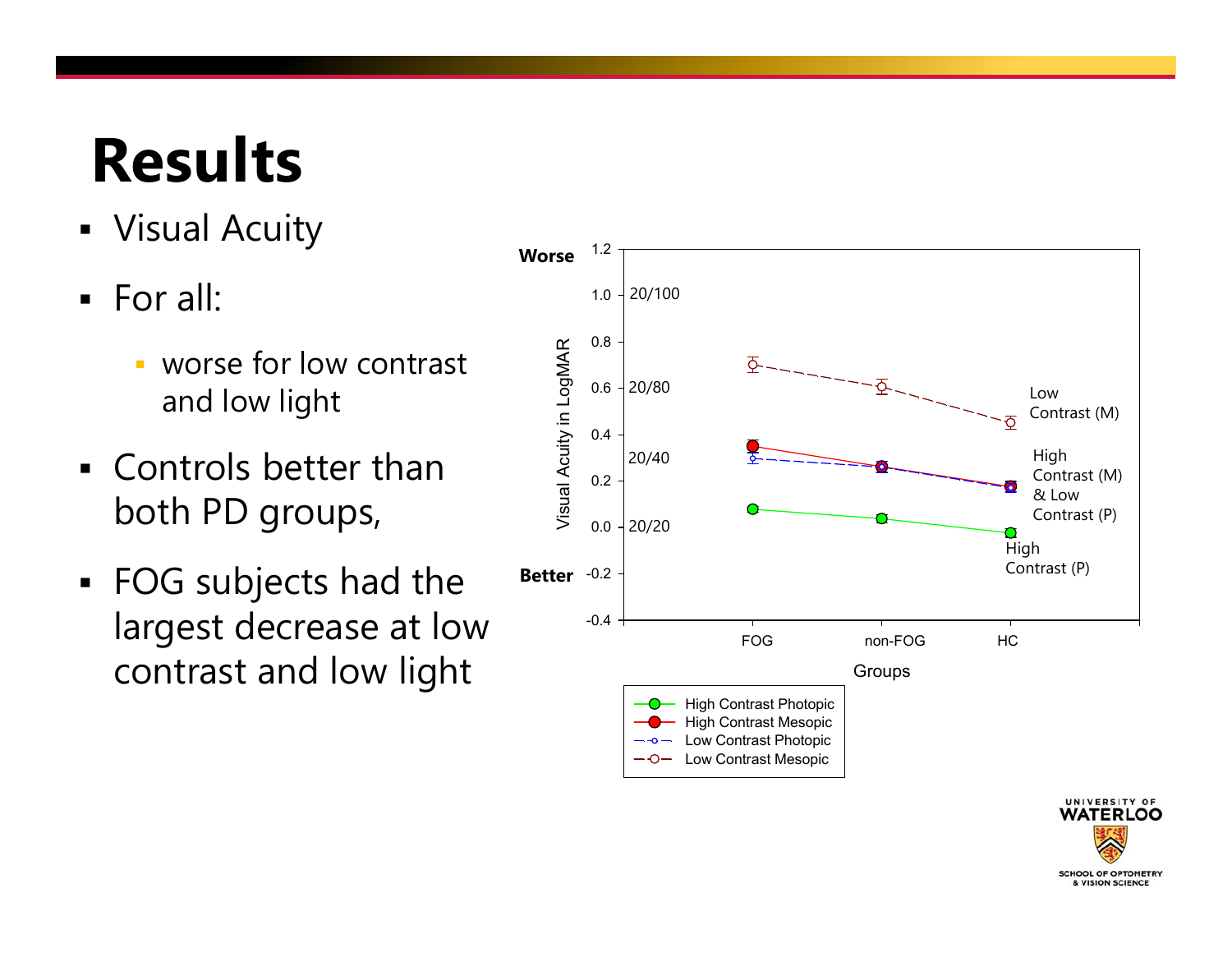# **Vernier Acuity**

- Worse in lower light for all groups
- No differences between horizontal and vertical alignments
- FOG showed largest reduction at both light levels.
	- **Decrease is greater in** low light levels

Horizontal and Vertical Vernier Acuity under Photopic and Mesopic Conditions



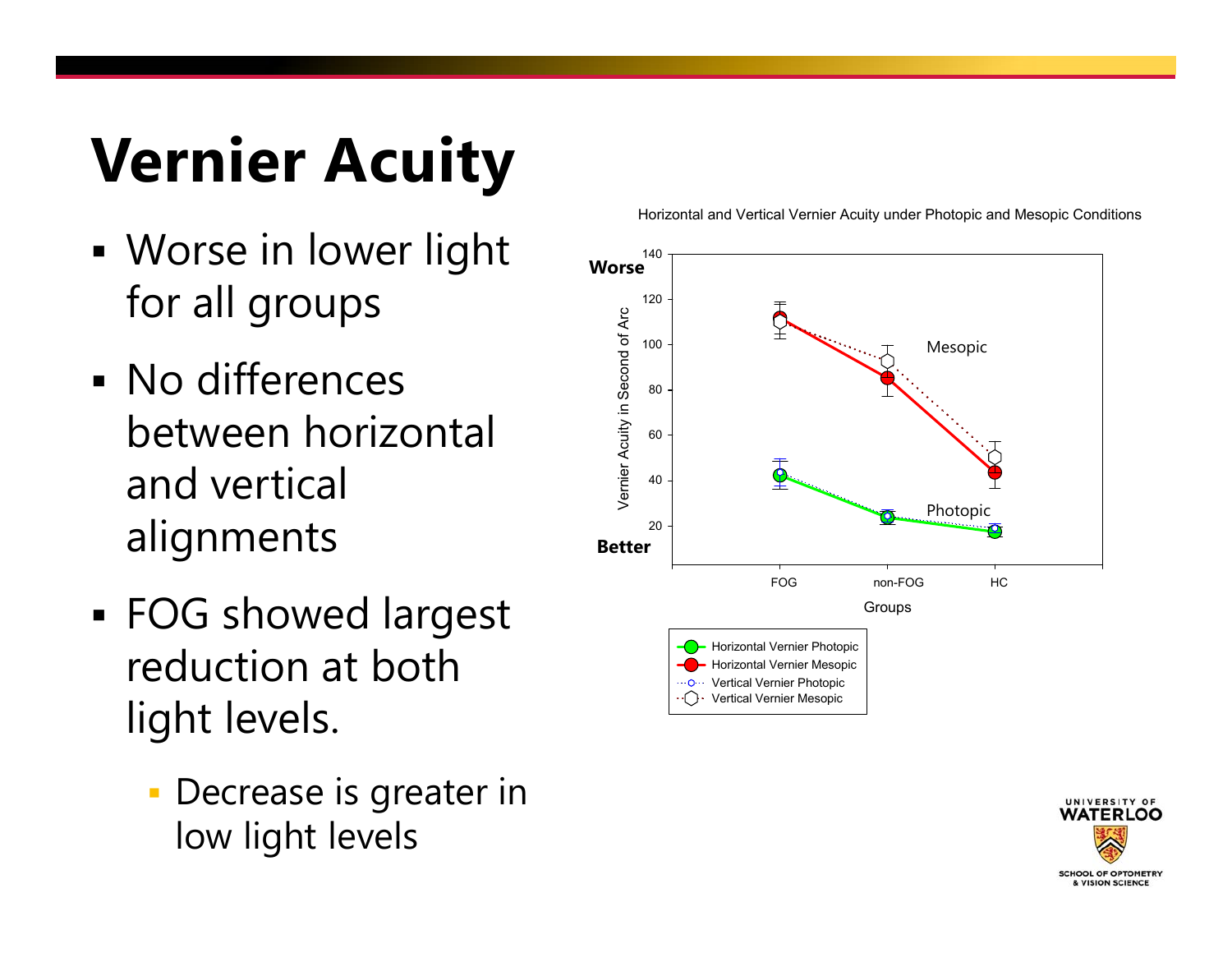### **Contrast Sensitivity**

- Similar trend.
	- FOG worse especially at low light levels.

**Contrast Sensitivity under Photopic and Mesopic Conditions** 



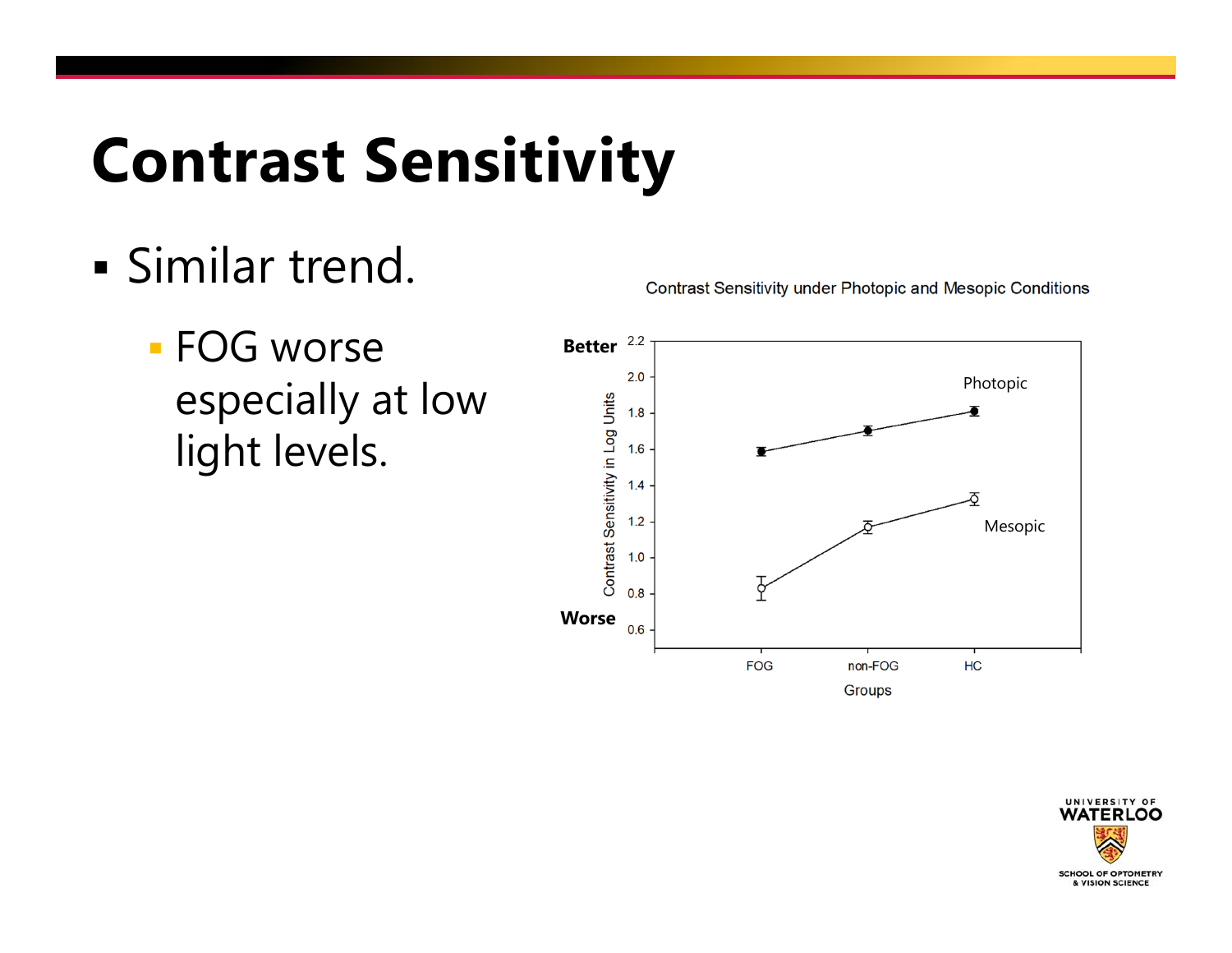## **Multinomial Logistic Regression**

 Performed to determine the tests that best discriminate between groups

| <b>Test</b>                      | Chi-          | df             | <b>P</b> value |
|----------------------------------|---------------|----------------|----------------|
|                                  | <b>Square</b> |                |                |
| <b>Intercept</b>                 | 7.448         | $\overline{2}$ | 0.024          |
| <b>Contrast Sensitivity</b>      | 16.704        | $\overline{2}$ | 0.000          |
| <b>Mesopic</b>                   |               |                |                |
| <b>Vertical Vernier Acuity</b>   | 8.424         | $\overline{2}$ | 0.015          |
| <b>Mesopic</b>                   |               |                |                |
| <b>Low Contrast VA</b>           | 6.975         | $\overline{2}$ | 0.031          |
| <b>Photopic</b>                  |               |                |                |
| <b>Horizontal Vernier Acuity</b> | 6.638         | $\overline{2}$ | 0.036          |
| <b>Mesopic</b>                   |               |                |                |

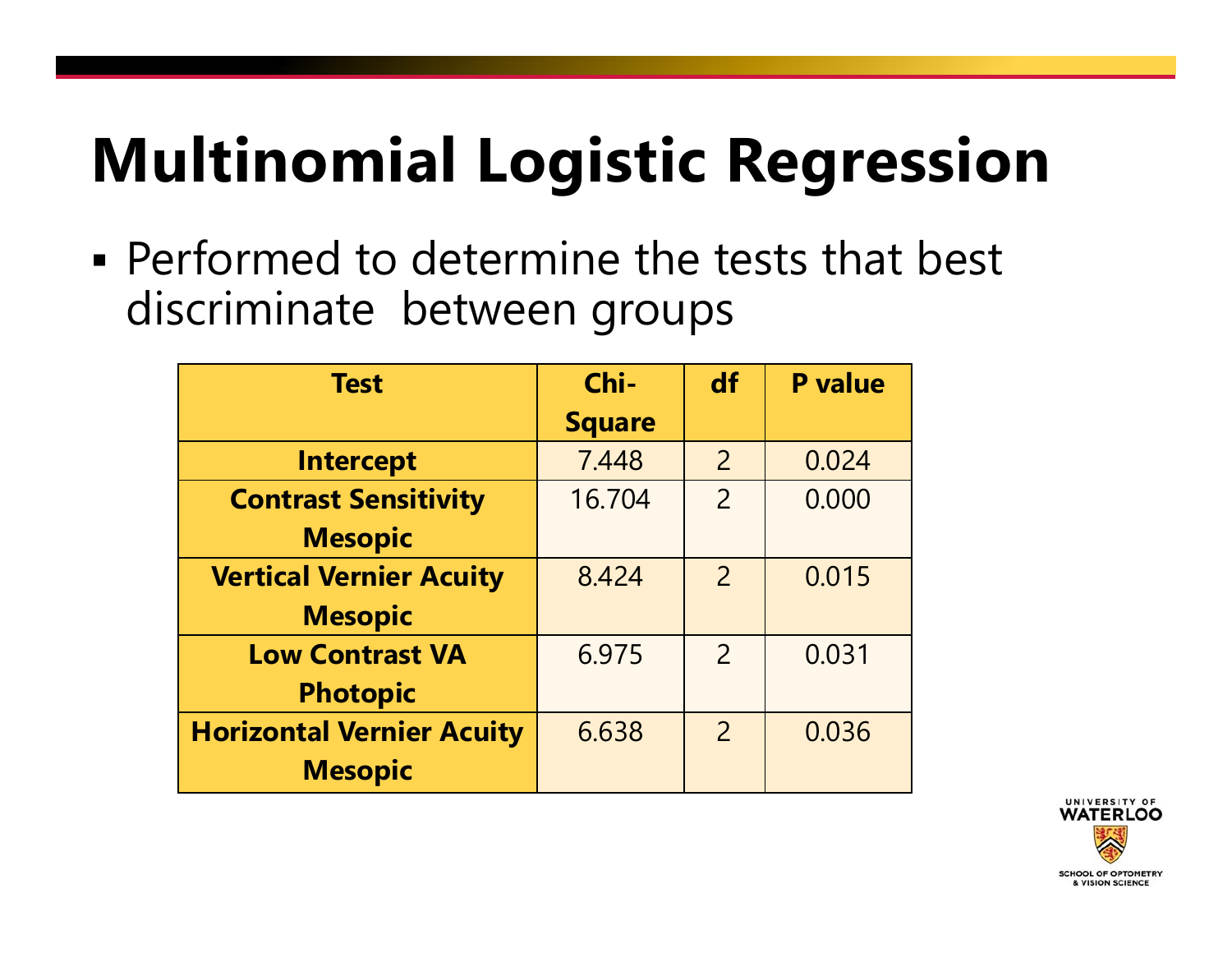#### **Conclusions**

- Visual function in PD subjects is compromised more than acuity matched controls, especially in lower light levels and in FOG PD subjects
- Although PD is considered to be a movement disorder, results suggest that they could benefit in increased lighting and contrast
	- Raises the issue whether all individuals with balance/mobility problems, but "normal visual system" would also benefit increased<br>lighting/contrast
- FOG losses for low contrast objects and alignment tasks add additional evidence that occipital-parietal pathway may be<br>affected to a greater extent.
- Another possibly is that the eye movements become unstable and irregular in low light levels and smears the retinal images.